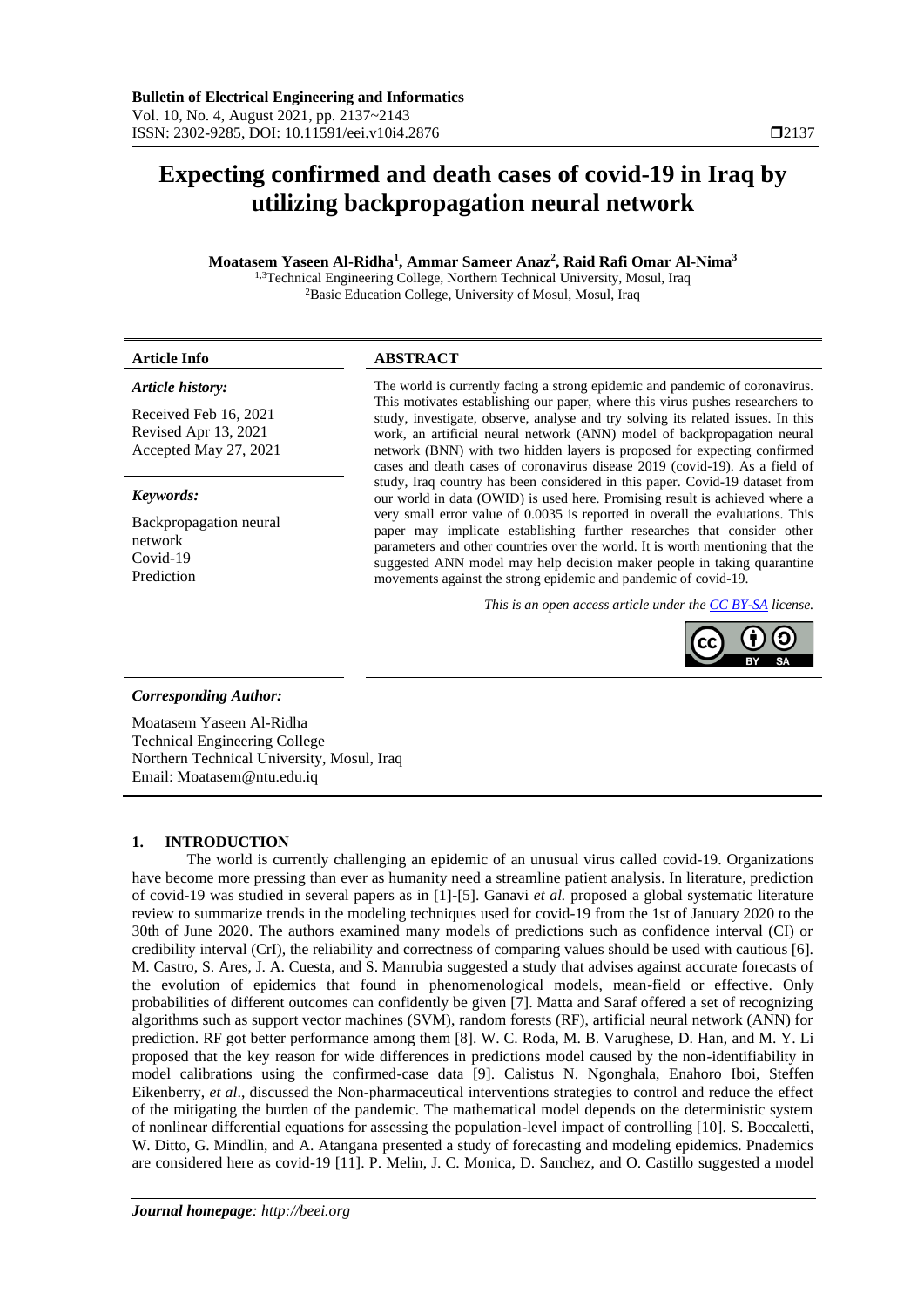of multiple ensemble neural network with fuzzy response aggregation for the covid-19. Ensemble neural networks were composed of a set of modules, which are used to produce several predictions under different conditions to improve the final prediction by combining the outputs of the modules in an intelligent way. Fuzzy logic handled the uncertainty in the process of making the final prediction decision [12]. Sun and Wang offered a model that matched the epidemic data in heilongjiang province. It was found that continuously strict measures indeed impede the covid-19 spreading [13]. Castillo and Melin adopted a hybridintelligent approach, which is composed of the fractal dimension definition and fuzzy logic concepts for achieving a classification accurate for countries based on the complexity of covid-19 time series data. Moreover, the results show that a classification accuracy could be further enhanced by the hybridintelligent approach [14]. Castillo and Melin described a hybrid intelligent method for forecasting covid-19 time series by combining fractal theory and fuzzy logic. Provided results can help decision makers to deal with the pandemic [15].

The aim, contribution and originality of this work is presenting an intelligent neural network of BNN to expect the confirmed and death cases of a serious pandemic (the covid-19) in one of middle east countries (Iraq). This can be performed by providing inputs of dates (as employed months and days) and outputs of expected cases (as numbers of confirmed and death cases). The remaining sections after the introduction are distributed as follows: section 2 explains the employed BNN, section 3 discusses the results and section 4 yields the conclusion of this paper.

#### **2. PROPOSED BNN**

In this paper, the general architecture of the proposed BNN for confirmed and death cases of covid-19 in Iraq is given in Figure 1.



Figure 1. The general architecture of the proposed BNN

#### **2.1. Training algorithm**

The training algorithm of the BNN that consists of two hidden layers can be described as [16]. Feedforward stage:

$$
z_{-}i n_{h} = u_{0h} + \sum_{i=1}^{n} X_{i} u_{ih}
$$
 (1)

$$
Z_h = f(z_- i n_h) \tag{2}
$$

$$
zz\_in_j = v_{0j} + \sum_{h=1}^{q} Z_h v_{hj}
$$
\n
$$
(3)
$$

$$
ZZ_j = f(zz\_in_j) \tag{4}
$$

$$
y_{-}i n_{k} = w_{0k} + \sum_{j=1}^{p} Z Z_{j} w_{jk}
$$
\n(5)

$$
Y_k = f(y \dot{a} \cdot n_k) \tag{6}
$$

where  $z_i$  *in<sub>h</sub>* is the inputs of the first hidden layer  $(h=1,...,q)$ ,  $u_{0h}$  is the connection weights between the first bias  $B_l$  and first hidden layer,  $X_i$  is the inputs  $(i=1,...,n)$ ,  $u_{ih}$  is the connection weights between the input and first hidden layer,  $Z_h$  is the transfer function outputs of the first hidden layer,  $zz_in_j$  is the inputs of the second hidden layer (*h*=*1, ...,q*), *v*<sub>0</sub>*j* is the connection weights between the second bias  $B_2$  and second hidden layer, *v*<sub>*hj*</sub>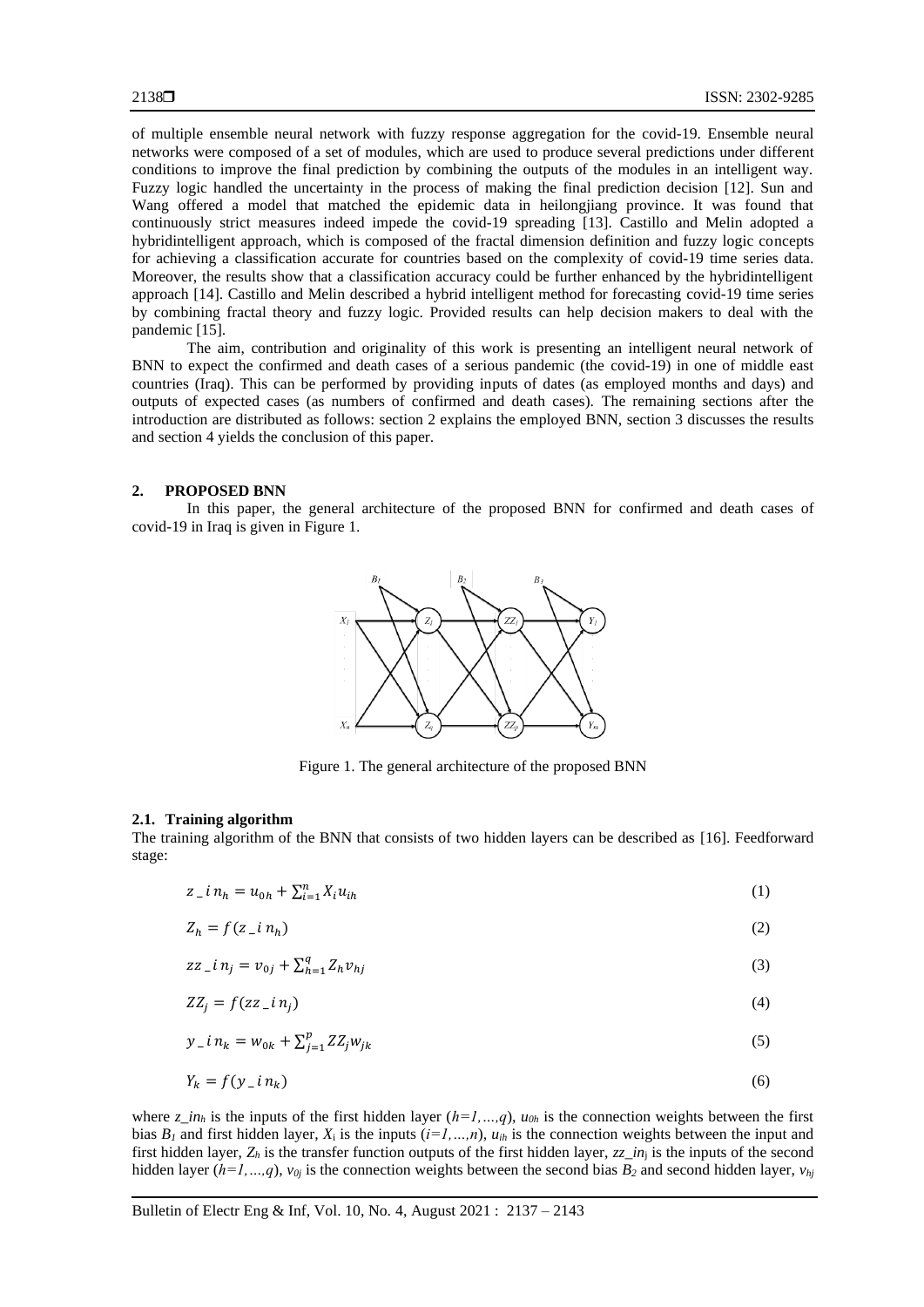is the connection weights between the first hidden and second hidden layers,  $ZZ_j$  is the transfer function outputs of the second hidden layer,  $y_{in}$  is the inputs of the output layer  $(k=1,...,m)$ ,  $w_{0k}$  is the connection weights between the third bias  $B_3$  and output layer,  $w_{ik}$  is the connection weights between the second hidden and output layers, and  $Y_k$  is the transfer function of the output layer. All the weights here are initialized as small random numbers. Backpropagation of error stage:

$$
\delta_k = (T_k - Y_k) f'(y_i \cdot i n_k) \tag{7}
$$

$$
\Delta w_{jk} = \alpha \delta_k Z Z_j \tag{8}
$$

$$
\Delta w_{0k} = \alpha \delta_k \tag{9}
$$

$$
\delta_{-}i n_{j} = \sum_{k=1}^{m} \delta_{k} w_{jk}
$$
\n<sup>(10)</sup>

$$
\delta_j = \delta_{i} n_j f'(zz_{i} n_j) \tag{11}
$$

$$
\Delta v_{nj} = \alpha \delta_j Z_n \tag{12}
$$

$$
\Delta v_{0j} = \alpha \delta_j \tag{13}
$$

$$
\delta_{-}i n_h = \sum_{j=1}^p \delta_j v_{hj} \tag{14}
$$

$$
\delta_h = \delta_{\mu} i n_h f'(z_{\mu} i n_h) \tag{15}
$$

$$
\Delta u_{ih} = \alpha \delta_h X_i \tag{16}
$$

$$
\Delta v_{0j} = \alpha \delta_j \tag{17}
$$

where  $\delta_k$  is the output error in the output layer,  $T_k$  is the provided targets,  $f'(y_i/n_k)$  is the derivative function of  $f(y \nin_k)$ ,  $\Delta$  is the updating computations,  $\alpha$  is the learning rate,  $\delta \nin_j$  is the input error in the second hidden layer,  $\delta_j$  is the second error in the second hidden layer,  $f'(zz \, \text{if } n_j)$  is the derivative function of  $f(zz \text{ }i\text{ }n_i)$ ,  $\delta \text{ }i\text{ }n_h$  is the input error in the first hidden layer,  $\delta_h$  is the first error in the first hidden layer and  $f'(z_i/n_h)$  is the derivative function of  $f(z_i/n_h)$ . Update biases and weights stage:

$$
w_{jk}(new) = w_{jk}(old) + \Delta w_{jk}
$$
\n(18)

$$
w_{0k}(new) = w_{0k}(old) + \Delta w_{0k} \tag{19}
$$

$$
v_{hj}(new) = v_{hj}(old) + \Delta v_{hj}
$$
\n<sup>(20)</sup>

$$
v_{0j}(new) = v_{0j}(old) + \Delta v_{0j}
$$
\n<sup>(21)</sup>

$$
u_{ih}(new) = u_{ih}(old) + \Delta u_{ih}
$$
\n(22)

$$
u_{0h}(new) = u_{0h}(old) + \Delta u_{0h}
$$
\n<sup>(23)</sup>

#### **2.2. Testing algorithm**

The testing algorithm of the BNN that consists of two hidden layers can be illustrated as [16].

$$
z_{-}i n_{h} = u_{0h} + \sum_{i=1}^{n} X_{i} u_{ih}
$$
\n(24)

$$
Z_h = f(z_i \cdot n_h) \tag{25}
$$

$$
zz_{\perp} i n_j = v_{0j} + \sum_{h=1}^{q} Z_h v_{hj} \tag{26}
$$

$$
ZZ_j = f(zz\_in_j) \tag{27}
$$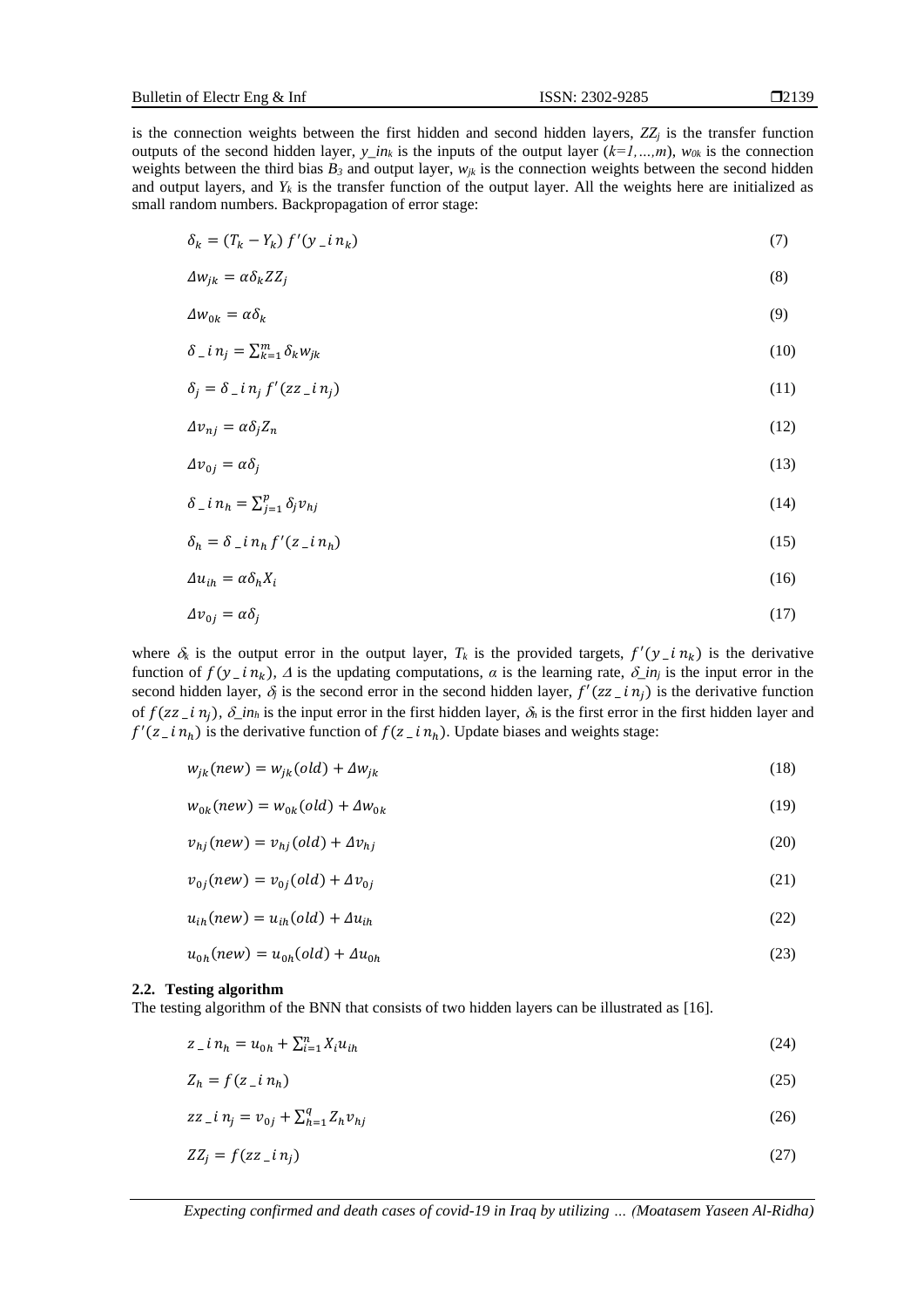$$
y_{-}i n_{k} = w_{0k} + \sum_{j=1}^{p} ZZ_{j}w_{jk}
$$
\n
$$
Y_{k} = f(y_{-}i n_{k})
$$
\n(29)

where the weights here are initialized by the obtained values from the training algorithm.

#### **2.3. Proposed BNN specifications**

The specifications of the proposed BNN are as follows: the inputs are for the date of month  $(X<sub>l</sub>)$  and day  $(X_2)$ , the outputs are for the expected confirmed cases  $(Y_1)$  and death cases  $(Y_2)$ , two hidden layers  $(q=p=2)$ , the activation function for the first and second hidden layers is bipolar sigmoid, the activation function for the output layer is pure linear, and the testing error type between the outputs and targets is the mean squared error (MSE). It is worth mentioning that in order to avoid the over loading in the BNN, the inputs and outputs are normalized by reducing their values.

#### **3. RESULTS AND DISCUSSIONS**

First of all, this type of epidemic does require a comprehensive dataset in order to establish a useful study. In this paper, the used covid-19 dataset is taken from the our world in data (OWID) [17]. The original dataset has various records from all over the world such as information for date, total cases, new cases, new cases smoothed, total deaths, new deaths, new deaths smoothed, total cases per million, new cases per million, new cases smoothed per million, total deaths per million, new deaths per million, new deaths smoothed per million, new tests, total tests, total tests per thousand, new tests per thousand, new tests smoothed, new tests smoothed per thousand, tests per case and positive rate.

In this work, we have focused on the information that belong to the country of Iraq for the period of 1<sup>st</sup> January 2020 to 13<sup>th</sup> October 2020. As mentioned, only the data of months, days, new or confirmed cases, and new or confirmed deaths. BNN training data has been selected from the odd orders and testing data has been determined from the even orders.

Figure 2 demonstrates the relationship between the targets and outputs. It can be seen from this figure that the attained outputs are so close from the targets. Obviously, the regression (R) factor is here equal to approximately 0.95 and this is a further evidence about how the training is succeeded as the optimal R value is equal to 1. It can be observed from Figure 3 that the training curve is successfully reduced from a big error value to a very small error value of 0.0035 in 13 epochs. This curve represents the relationship between the number of epochs and MSE. It can be considered that the training is succeeded in reaching the desired goal.



Figure 2. Regression outcomes between the targets and outputs of the suggested BNN



Figure 3. Training progress for the proposed **BNN** 

Figure 4 depicts three shapes for the BNN model along the training epochs. Firstly, the gradient curve which is for the computed direction and magnitude that is utilized to adjust the weights by the right amount and in the right direction as explained in [16]. It is reasonably decreased to a very small error value of 0.05. Secondly, the mu curve which is a training algorithm control parameter as illustrated in [18]. It is also successfully reduced to a very small value of 0.00005.

In the BNN evaluations, such interesting and promising results were achieved. That is, for expecting the covid-19 values of confirmed cases and death cases in Iraq, a very small error of 0.0035 is benchmarked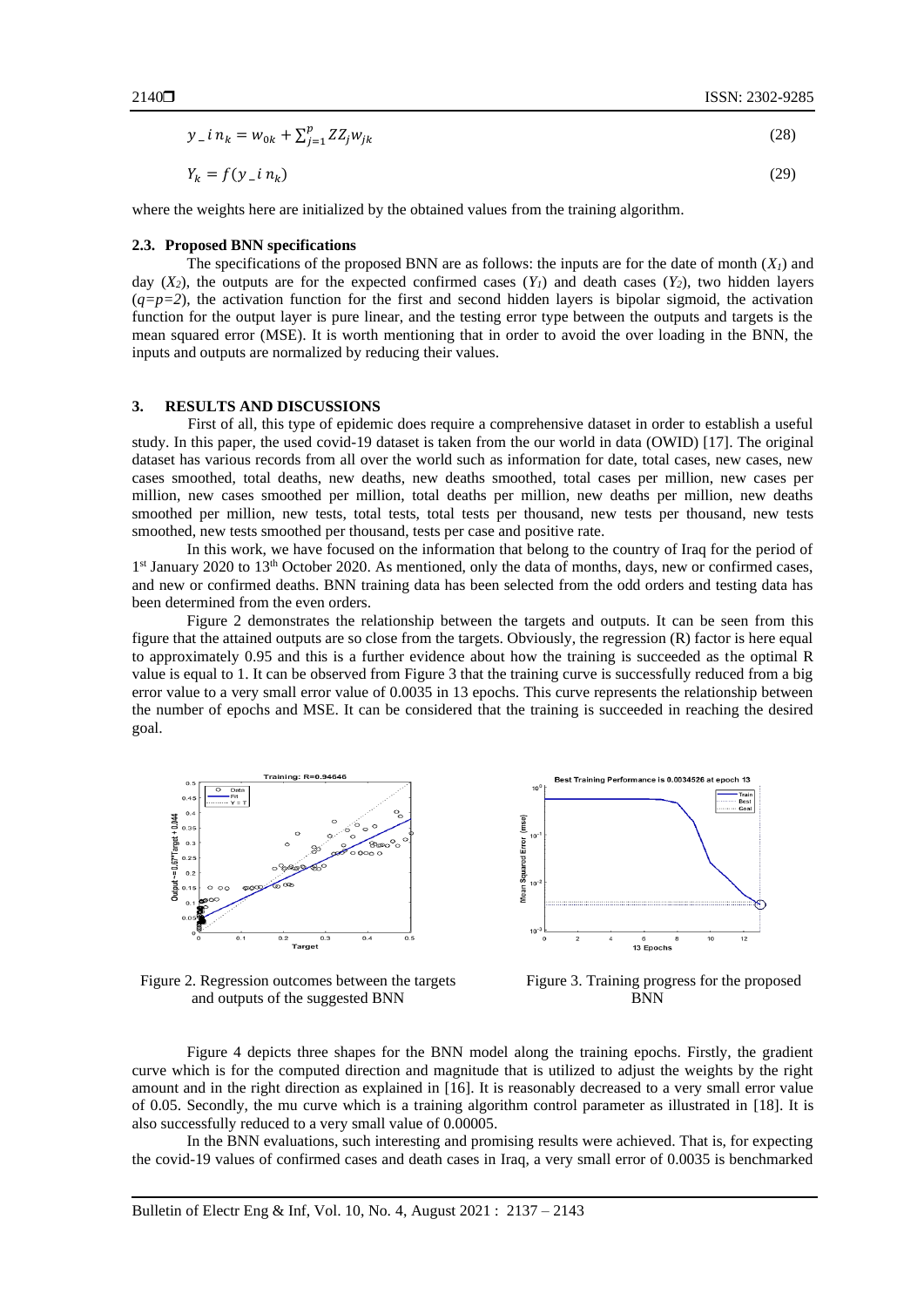to all the evaluations. The proposed model can help responsible people of taking actions against the covid-19 as in providing logistical supplies and necessary medical quarantines. A stacked lines chart of testing BNN outcomes is shown in Figure 5.



Figure 4. Progressing of training parameters for the proposed BNN

Figure 5. Stacked lines chart of testing BNN outcomes

This figure depicts a stacked lines chart of testing BNN outcomes. It demonstrates testing rhythm of BNN outputs. It yields how employed covid-19 cases are fluctuated and gradually increased. Comparison between different outcomes of ANNs is given in Table 1.

| Table 1. Comparison between different outcomes of ANNs |                                     |  |
|--------------------------------------------------------|-------------------------------------|--|
| Neural Network                                         | Training error Frochs Testing error |  |

| Neural Network                | Training error | Epochs | Testing error |
|-------------------------------|----------------|--------|---------------|
| Cascade-forward               | 0.0040         | 14     | 0.0040        |
| Bayesian Regularization       | 0.0041         | 44     | 0.0039        |
| <b>Radial Basis Functions</b> | 0.0040         | 49     | 0.0039        |
| Our proposed model            | 0.0035         | 13     | 0.0035        |

From this table it can be seen that reasonable results are reported. Cascade-forward attained high training and testing errors of 0.0040. This can be due to the architecture of such neural network type, which broadcasts weights from each layer (input and hidden(s)) to the output layer. This type of neural network does not require many training epochs to reach its goals. ANN of bayesian regularization also obtained high training and testing errors of 0.0041 and 0.0039, respectively. The reason behind this can be illustrated by the role of such ANN, which concentrates on smoothing the outputs and this may lead to unprescise outputs. A long training time was spent as the number of epochs here equal to 44 and this is because of its unfast training algorithm. ANN of radial basis functions also achieved high training and testing errors of 0.0040 and 0.0039, respectively. This can be explained by the nature of such ANN as it is sensitive to the training targets. This compared network also spent long training time where the number of epochs here was reached to 49. Our proposed BNN has recorded best performances according to other compared neural networks. It has attaind a small training and testing error of 0.0035. Furthermore, it spent very short training time where it achieved 13 epochs only to reach its goals. It is worth mentioning that the proposed BNN model can be counted as one of efficient models in [19]-[35].

#### **4. CONCLUSION**

A strategy to predict the confirmed and death cases of a severe pandemic (covid-19) in one of Middle-East countries (Iraq) was proposed. In this paper, an intelligent neural network called the BNN was employed. One of the most significant findings in this study is that the suggested BNN could produce expected outcomes of confirmed and death cases with a very small error value (0.0035). It can be yield that the suggested model may support decision makers to take necessary quarantine actions against the epidemic of covid-19. The new version of covid-19, or as it called covid-20, is a thing that can directly be considered in future work after receiving sufficient recorded database. Moreover, additional predicting studies may be established for total cases, new cases smoothed, total deaths, new deaths smoothed, total cases per million, new cases smoothed per million, total deaths per million, new deaths smoothed per million, total tests, total tests per thousand, tests per case or positive rate.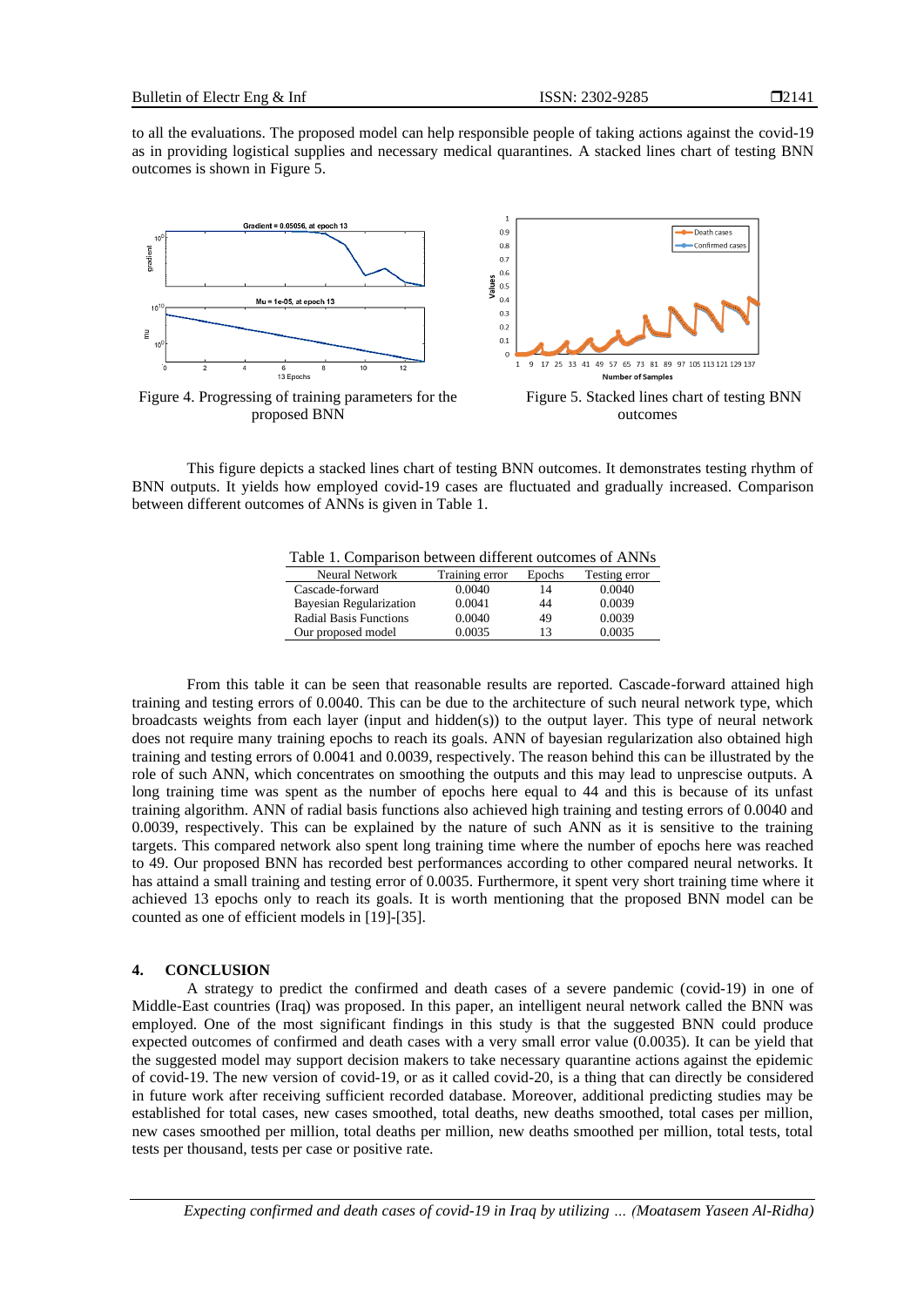#### **ACKNOWLEDGMENTS**

Technical Engineering College/Northern Technical University/Mosul/Iraq, Basic Education College/University of Mosul/Iraq and Mr. H. Ritchie with the OWID for the available dataset of Coronavirus.

#### **REFERENCES**

- [1] Laure Wynants, Ben Van Calster, Gary S Collins, Richard D Riley, Georg Heinze, Ewoud Schuit, *et al*., "Prediction models for diagnosis and prognosis of covid-19: systematic review and critical appraisal," 2020, doi: 10.1136/bmj.m1328.
- [2] P. Arora, H. Kumar, and B. K. Panigrahi, "Prediction and analysis of COVID-19 positive cases using deep learning models: A descriptive case study of India," *Chaos, Solitons and Fractals*, vol. 139, 2020, doi: 10.1016/j.chaos.2020.110017.
- [3] X. Zhang, R. Ma, and L. Wang, "Predicting turning point, duration and attack rate of COVID-19 outbreaks in major Western countries," *Chaos, Solitons and Fractals*, vol. 135, 2020, doi: 10.1016/j.chaos.2020.109829.
- [4] B. F. Maier and D. Brockmann, "Effective containment explains subexponential growth in recent confirmed COVID-19 cases in China," *Science*, vol. 368, no. 6492, pp. 742-746, 2020, doi: 10.1126/science.abb4557.
- [5] Zeynep Ceylan, "Estimation of COVID-19 prevalence in Italy, Spain, and France," *Sci. Total Environ.*, vol. 729, 2020, doi: 10.1016/j.scitotenv.2020.138817.
- [6] J. Gnanvi, V. K. Salako, B. Kotanmi, and R. G. Kakaï, "On the reliability of predictions on Covid-19 dynamics: a systematic and critical review of modelling techniques," *medRxiv*, vol. 6, no. 1, 2021, doi: 10.1101/2020.09.10.20192328.
- [7] M. Castro, S. Ares, J. A. Cuesta, and S. Manrubia, "The turning point and end of an expanding epidemic cannot be precisely forecast," *Proc. Natl. Acad. Sci.*, vol. 117, no. 42, pp. 26190-26196, 2020, doi: 10.1073/pnas.2007868117.
- [8] D. Mahesh Matta, and M. Kumar Saraf, "Prediction of COVID-19 using machine learning techniques," Bachelor of Science in Computer Science, Blekinge Institute of Technology, Sweden, 2020.
- [9] W. C. Roda, M. B. Varughese, D. Han, and M. Y. Li, "Why is it difficult to accurately predict the COVID-19 epidemic?," *Infect. Dis. Model.*, vol. 5, pp. 271-281, 2020, doi: 10.1016/j.idm.2020.03.001.
- [10] Calistus N. Ngonghala, Enahoro Iboi, Steffen Eikenberry, Matthew Scotch, Chandini Raina MacIntyre, Matthew H. Bonds, *et al.*, "Mathematical assessment of the impact of non-pharmaceutical interventions on curtailing the 2019 novel Coronavirus," *Math. Biosci.*, vol. 325, 2020, doi: 10.1016/j.mbs.2020.108364.
- [11] S. Boccaletti, W. Ditto, G. Mindlin, and A. Atangana, "Modeling and forecasting of epidemic spreading: The case of Covid-19 and beyond," *Chaos. Solitons. Fractals*, vol. 135, 2020, doi: 10.1016/j.chaos.2020.109794.
- [12] P. Melin, J. C. Monica, D. Sanchez, and O. Castillo, "Multiple ensemble neural network models with fuzzy response aggregation for predicting COVID-19 time series: the case of Mexico," *Healthcare*, vol. 8, no. 2, 2020, doi: 10.3390/healthcare8020181.
- [13] T. Sun and Y. Wang, "Modeling COVID-19 epidemic in Heilongjiang province, China," *Chaos, Solitons and Fractals*, vol. 138, Sep. 2020, doi: 10.1016/j.chaos.2020.109949.
- [14] O. Castillo and P. Melin, "A novel method for a covid-19 classification of countries based on an intelligent fuzzy fractal approach," in *Healthcare*, 2021, vol. 9, no. 2, p. 196.
- [15] O. Castillo and P. Melin, "Forecasting of COVID-19 time series for countries in the world based on a hybrid approach combining the fractal dimension and fuzzy logic," *Chaos, Solitons & Fractals*, vol. 140, 2020, doi: 10.1016/j.chaos.2020.110242.
- [16] N. Donges, "Gradient descent: an introduction to 1 of machine learning's most popular algorithms," 2020.
- [17] H. Ritchie, "Coronavirus-source-data." Our World in Data, 2020. [Online]. Available: https://ourworldindata.org/coronavirus-source-data.
- [18] Mathworks, "trainlm," MathWork, 2020. [Online]. Available https://au.mathworks.com/help/deeplearning/ref/trainlm.html.
- [19] R. R. O. Al-Nima, M. Al-Kaltakchi, S. Al-Sumaidaee, S. Dlay, W. Woo, T. Han, *et al*., "Personal verification based on multi-spectral finger texture lighting images," *IET Signal Processing*, vol. 12, no. 9, 2018, doi: 10.1049/ietspr.2018.5091.
- [20] R. R. Al-Nima, S. Dlay, and W. Woo, "A new approach to predicting physical biometrics from behavioural biometrics," *International Journal of Computer, Information, Systems and Control Engineering*, vol. 8, no. 11, 2014, doi: 10.5281/zenodo.1096924.
- [21] R. R. O. Al-Nima, S. S. Dlay, W. L. Woo, and J. A. Chambers, "Efficient finger segmentation robust to hand alignment in imaging with application to human verification," *5th IEEE International Workshop on Biometrics and Forensics (IWBF)*, 2017, doi: 10.1109/IWBF.2017.7935097.
- [22] M. A. M. Abdullah, R. R. Al-Nima, S. S. Dlay, W. L. Woo, and J. A. Chambers, "Cross-spectral iris matching for surveillance applications," *Springer, Surveillance in Action Technologies for Civilian, Military and Cyber Surveillance*, Chapter 5, 2017, doi: 10.1007/978-3-319-68533-5\_5.
- [23] R. R. Al-Nima, "Human authentication with earprint for secure telephone system," *Iraqi Journal of Computers, Communications, Control and Systems Engineering IJCCCE*, vol. 12, no. 2, pp. 47-55, 2012.
- [24] M. T. Al-Kaltakchi, R. R. Omar, H. N. Abdullah, T. Han, and J. A. Chambers, "Finger texture verification systems based on multiple spectrum lighting sensors with four fusion levels," *Journal of the National Institute of Information and Communications Technology*, vol. 1, no. 3, pp. 1-16, 2018, doi: 10.31987/ijict.1.3.28.